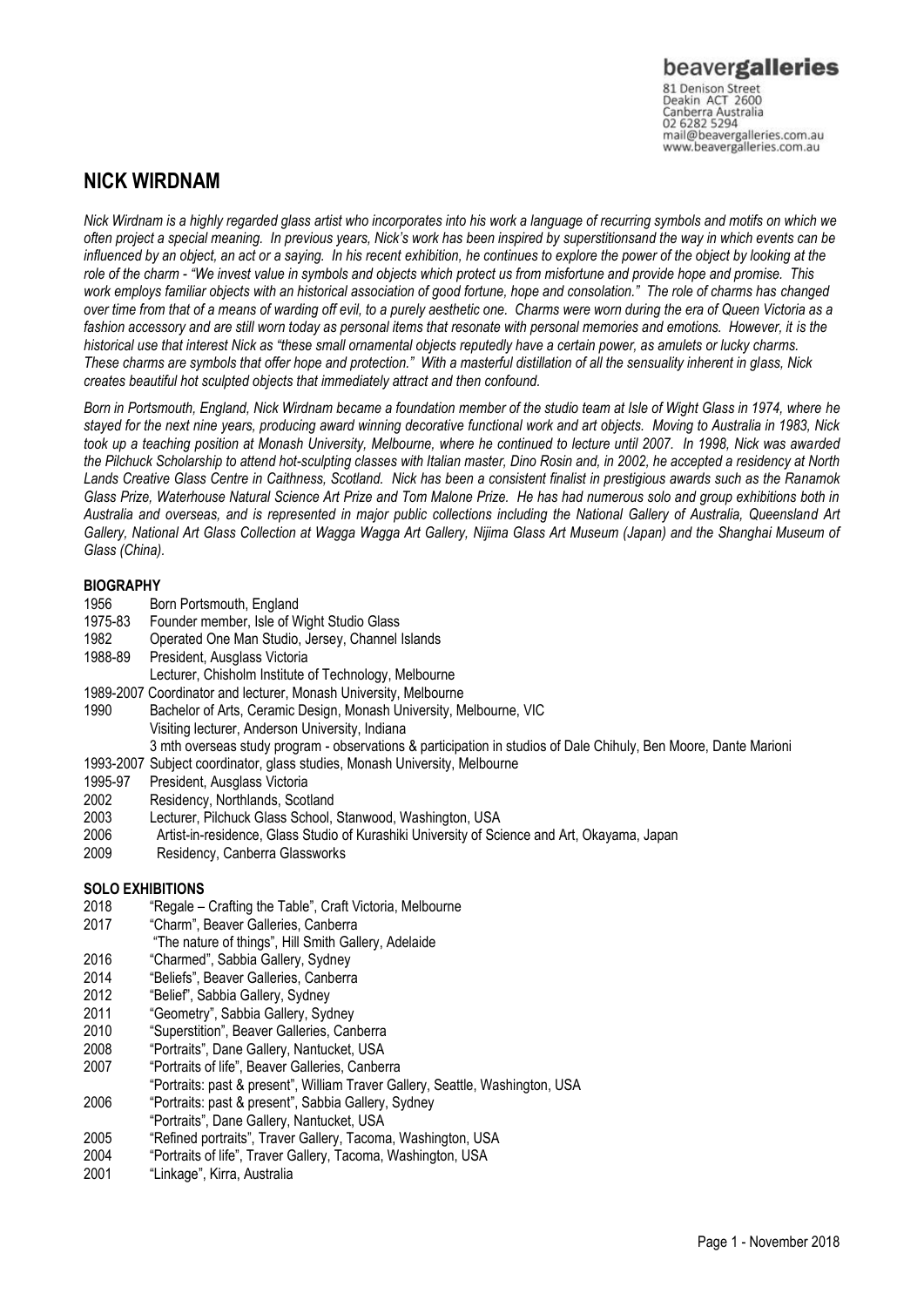81 Denison Street<br>Deakin ACT 2600 Canberra Australia 02 6282 5294 mail@beavergalleries.com.au www.beavergalleries.com.au

#### **SELECTED GROUP EXHIBITIONS** 2016 "Small works", Beaver Galleries, Canberra "Waterhouse Natural Science Art Prize", Art Gallery of South Australia, Adelaide 2015 Hill Smith Gallery, Adelaide 2014 SOFA Chicago, Navy Pier, Chicago, USA (Beaver Galleries) "Revere – Glass Masters 2014", Sabbia Gallery, Sydney 2013 "Tom Malone Prize", Art Gallery of Western Australia, Perth "Waterhouse Natural Science Art Prize", Art Gallery of South Australia, Adelaide "Prima", Sabbia Gallery, Sydney "Australian Glass Now", Traver Gallery, Seattle, Washington, USA "Masters in Blown Glass", Kirra Galleries, Melbourne 2012 "Small Works", Beaver Galleries, Canberra "Alphabet", Craft ACT "Ranamok Glass Prize", Canberra Glassworks 2011 SOFA Chicago, Navy Pier, Chicago, USA (Beaver Galleries) "Drink", Canberra Glassworks Waterhouse Art Prize, South Australian Museum, Adelaide and National Archives of Australia, Canberra Tom Malone Glass Prize, Perth Ranamok Glass Prize, Canberra Glassworks and touring nationally 2008 "Echoes of Nature", Axia Modern Art, Melbourne 2006 "Diversity in Collaboration", Southside Arts, Melbourne "Reflections: A decade of North Lands Creative Glass, Edinburgh, Scotland 2005 "25 years: Monash Glass", Faculty Gallery, Monash University, Melbourne 2004 "1st Annual World Glass Exhibition", Traver Gallery, Tacoma, Washington, USA Ranamok Glass Prize, touring nationally "Pilchuck 20", Stewart Gallery, Boise, Idaho, USA 2003 "Hot Glass 2003", Axia Modern Art, Melbourne Ranamok Glass Prize, touring nationally 2002 "Ecstasy", Quadrivium, Sydney "Dialogue", Quadrivium, Sydney Ranamok Glass Prize, touring nationally North Lands Residency Exhibition, Caithness, Scotland 2001 Ausglass Members' Show, Faculty Gallery, Monash University, Melbourne "The Cutting Edge", Axia Modern Art, Melbourne "Lust", Australian Contemporary Glass, Quadrivium, Sydney "Glass Art In Australia", Quadrivium Cheongju-International Craft Biennale, Korea "Vessels of the Victorious", Makers Mark, Melbourne 2000 "The Cutting Edge" (travelling exhibition), Brisbane City Gallery; Object Gallery, Sydney; GalerieHandwerk, Munich 1998 ApertoVetro, Venice, Italy<br>1997 Flowled over" Savode Ga "Bowled over", Savode Gallery, Brisbane, Qld Contemporary Australian Glass, Arica Gallery, Perth 1995 "Glass Australia 1995", Melbourne Ausglass Members' Show, Adelaide, SA 1993 A.C.I. Glass Exhibition, Meat Market Craft Centre, Melbourne 1992 "1000 Goblets", Nakama Gallery, Tokyo, Japan "Victorian Tableware", Meat Market Craft Centre, Melbourne **AWARDS / COMMISSIONS** 2016 "Waterhouse Natural Science Art Prize", Finalist, Art Gallery of South Australia

- 2013 "Tom Malone Prize", Finalist, Art Gallery of Western Australia, Perth
- "Waterhouse Natural Science Art Prize", Finalist, Highly Commended award, Art Gallery of South Australia, Adelaide
- 2012 "Ranamok Glass Prize", Finalist, Canberra
- 2011 "Waterhouse Natural History Art Prize", Finalist, 2nd prize (Sculpture and Objects), National Archives of Australia, Canberra "Ranamok Glass Prize", Finalist, Canberra

Tom Malone Prize, Finalist, Art Gallery of Western Australia, Perth